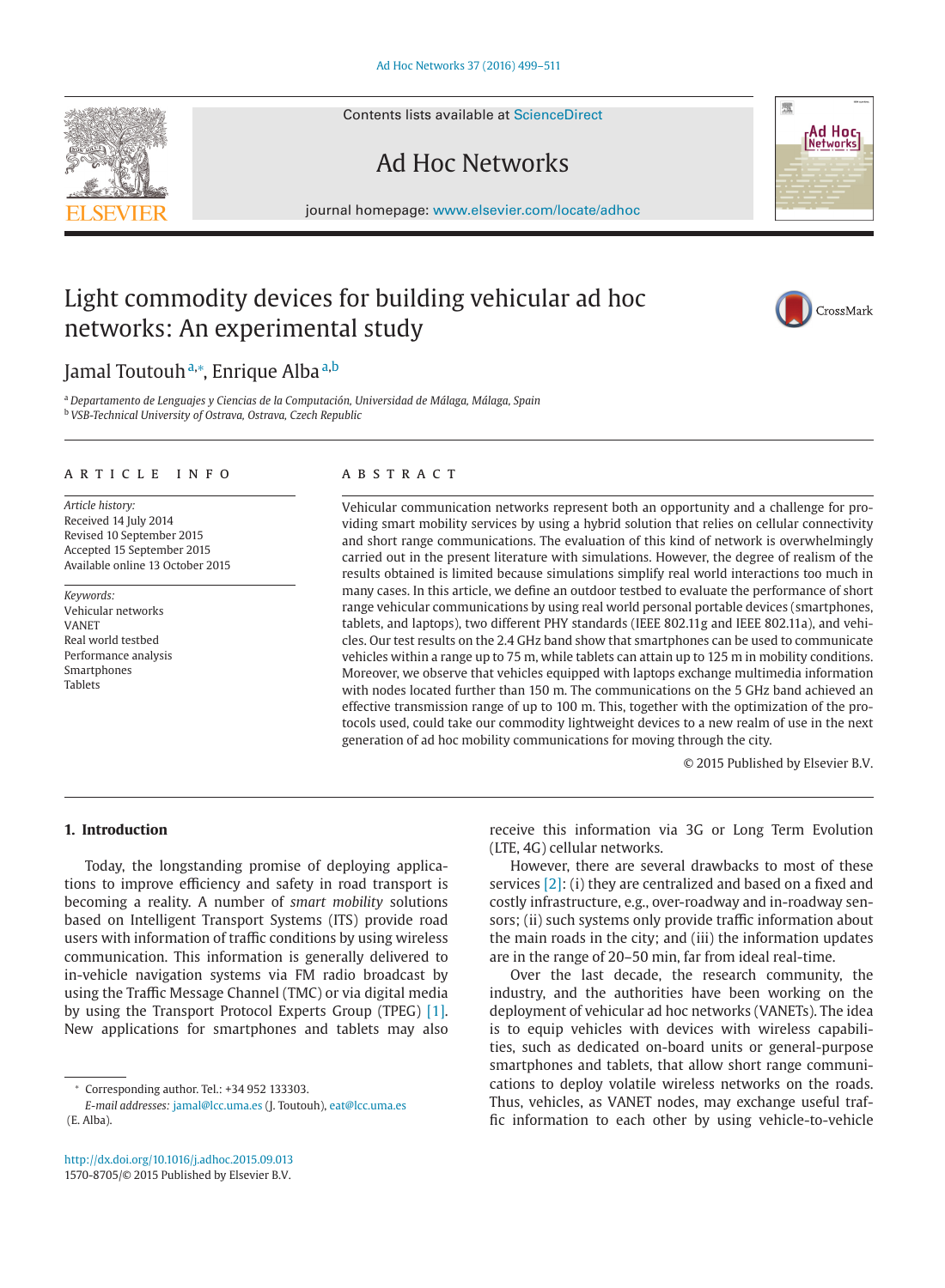

**Fig. 1.** Communication scheme between nodes in a VANET.

(V2V) communications. In turn, infrastructure elements, i.e., traffic lights, traffic signs, information panels, etc., with wireless communication capabilities are other types of VANET nodes that communicate with vehicles by using vehicle-to-infrastructure (V2I) communications. Recently, the whole system has been extended to include personal pedestrian devices (P2I) as VANET nodes (see Fig. 1).

VANET technologies represent an opportunity to improve ITS services and applications by using short range communications. The main advantages of using VANETs are that (1) they are decentralized and totally distributed networks, (2) the vehicles are equipped with sensors that generate and update data about all roads visited, and (3) the information received can be fully personalized according to the user. However, it should be taken into account that VANET's performance is highly dependent on its market penetration. The more vehicles in the VANETs (distributed over more roads), the better the service they provide (more information and more updates).

Currently, much of the research effort is focused on defining the most appropriate architecture for vehicular networks (radio technologies, protocols, etc.) and on developing the promising ITS services to achieve smart mobility [\[3\].](#page--1-0) This research has resulted in three major architectures for vehicular communications: CALM (communications access for land mobiles) proposed by the International Standard Organization (ISO) [\[4\],](#page--1-0) WAVE (wireless access in vehicular environments) produced by the Institute of Electrical and Electronic Engineers (IEEE) [\[5\],](#page--1-0) and ITS-5G fostered by the European Telecommunications Standards Institute (ETSI) [\[6\].](#page--1-0) An important issue in this kind of research is the accurate evaluation of the solutions produced. As in most network environments, modelers, simulators, emulators, and applicationdependent implementations are used for this purpose.

Modelers and simulators rely on mathematical formulas to determine the behavior of network protocols and applications. These analytic methods are limited by the complexity and dimension of real world systems, which usually require simplifications and approximations that generally lead to greater differences between their results and real world behavior. Emulators mimic the entire functionality of other systems (hardware, software, and network activity), accepting the same data, executing the same programs, and achieving similar results as the system being imitated. In the literature, the majority of the tools used to evaluate VANETs are a kind of modeler or simulator [\[7,8\].](#page--1-0)

As a useful complement (or even realistic substitute) for simulations we can use experimental real testbeds. Testbeds have important advantages with respect to the aforementioned approaches because the test can be carried out in a real world environment offering close-to-real or real performance, as well as revealing behavioral issues [\[9\].](#page--1-0) However, there is a lack of scientific articles that use outdoor experiments in the field of vehicular networks. The main reasons for this may be the unavailability of resources (vehicles and road equipment), the difficulties in doing field studies, and the accuracy of the performance analysis.

In the present article, we carry out a set of outdoor experiments to analyze VANET communications. The idea is to prove the feasibility of VANET short range communications when using smartphones, tablets, and laptops. Moreover, we analyze other kinds of characteristics of these devices that are useful for VANET applications, e.g., the human machine interface (HMI) provided. In this article we do not intend to define a platform for vehicular communications different from the ones proposed by the ISO or the ETSI. Instead, we want to analyze the possibility of using such widespread lightweight commodity devices to provide ITS services to improve road transport in nowadays scenarios, where specific VANET devices are not available to most road users. The main goals of our work are therefore:

- Analyzing the main features that personal mobile devices provide for deploying VANETs without having to acquire new equipment for vehicles.
- Defining an outdoor testbed in an urban area to evaluate vehicle wireless communications.
- Studying the wireless capabilities of the devices analyzed in order to discuss their use in the deployment of VANETs.

The remainder of the paper is organized as follows. Section 2 reviews the literature in VANET communications analysis. [Section 3](#page--1-0) presents the three types of devices analyzed in this work. [Section 4](#page--1-0) provides the details about the urban VANET testbed definition and experimental settings. [Section 5](#page--1-0) shows the results and discusses the performance observed in the experimentation. Finally, conclusions and future work are presented in [Section 6.](#page--1-0)

#### **2. Related work**

In the last decade, a number of research projects managed by governmental, academic, and industrial entities, such as CARLINK [\[10\],](#page--1-0) Cooperative Vehicle-Infrastructure Systems (CVIS)  $[11]$ , SAFESPOT Integrated  $[12]$ , DRIVE C2X  $[13]$ , and PRESERVE [\[14\],](#page--1-0) have been pushing to enhance the advanced driver assistance systems (ADAS) to provide cooperative road traffic solutions. In turn, the main international standardization institutes are involved in the specification of common frameworks and architectures for vehicular communications. The main initiatives proposed are the following: CALM by the ISO, WAVE by the IEEE, and C2C-CC (Car-to-Car Communication Consortium) [\[15\]](#page--1-0) and ITS-5G by the ETSI.

The evaluation of the different approaches (radio technologies, protocols, and network models) to deploy vehicular networks is a major concern in this research field. In the literature, most studies aimed at this task have applied simulators and modelers. The authors have used three different types of strategies to simulate VANETs: utilizing a well-known network simulator, such as Ns-2/Ns-3 [\[7\]](#page--1-0) or OP-NET  $[16]$ , that allows users to define the movement of the